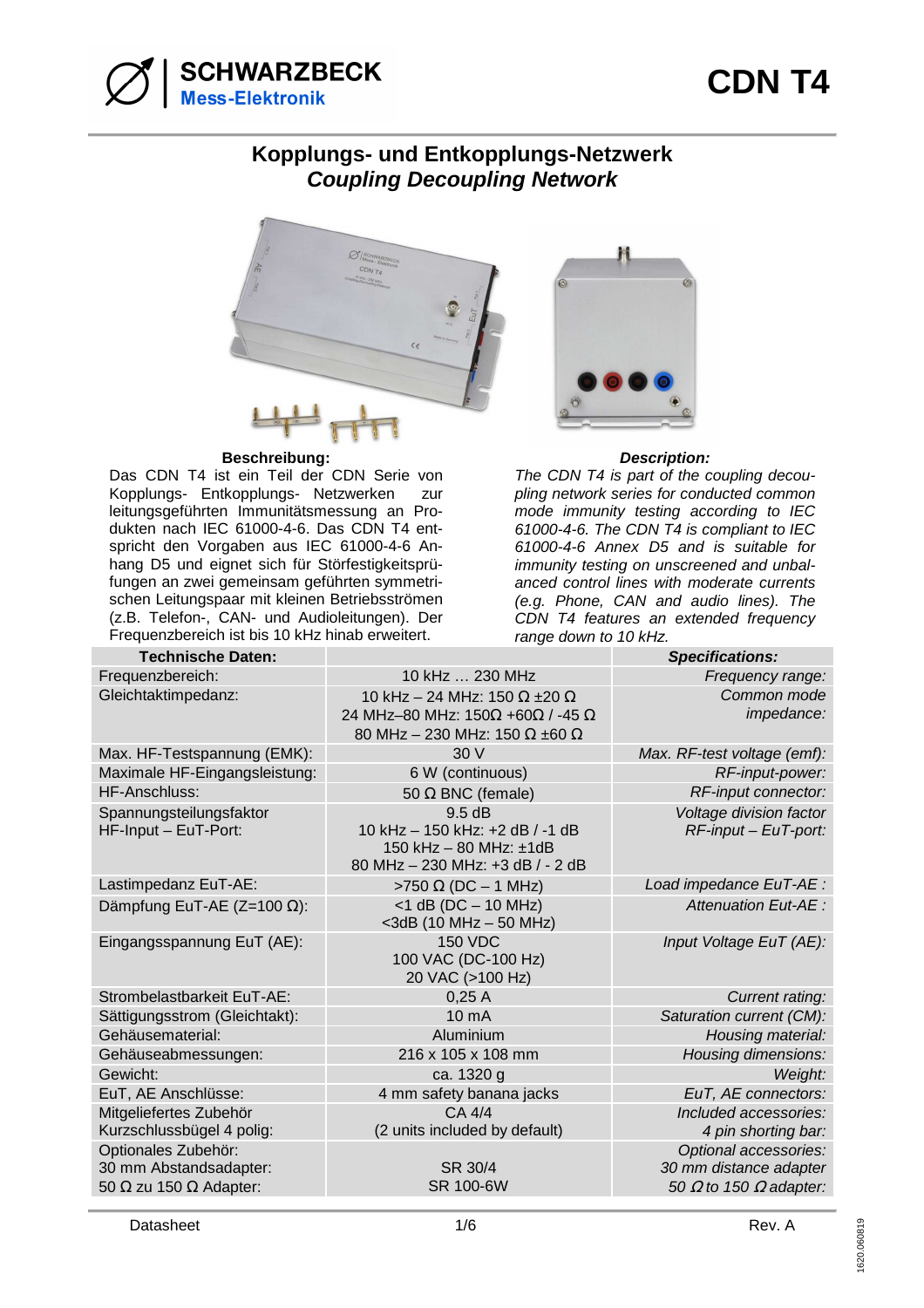

Das CDN T4 ist für Messungen auf einer symmetrischen Leitung vorgesehen. Der Frequenzbereich umfasst 10 kHz bis 230 MHz. Im Bild 7 ist das Prinzipschaltbild gezeigt.

Das CDN T4 erfüllt die Anforderungen der Normen IEC 61000-4-6, IEC 61326 und NAMUR NE 21. Die CDNs werden mit individuellen Prüfprotokollen für die Gleichtaktimpedanz und das Spannungsteilungsmaß ausgeliefert.

Das im CDN verbaute Symmetriernetzwerk weist prinzipbedingt Serienresonanzen auf, die das Nutzsignal belasten. Durch ein spezielles Dämpfungsnetzwerk kann der Einfluss dieser Resonanzen verringert werden. Im Bereich niedriger Frequenzen beträgt die parallele Lastimpedanz mehr als  $750 \Omega$  (entsprechend <3 dB Dämpfung im 600 Ω-System). Typische Werte der Lastimpedanz sind in Bild 4 dargestellt. Im Bereich höherer Frequenzen ist die im CDN verbaute Leitung zu berücksichtigen; diese ist auf 100 Ω Systemimpedanz ausgelegt, aber auch für 120 Ω-Systeme verwendbar. Die Dämpfung ist in Bild 5 dargestellt. Bild 6 zeigt die Unsymmetriedämpfung.

Bei der Messung ist darauf zu achten, dass das CDN in einem abgeschlossenen Stromkreis verwendet wird. Fehler- und Gleichtaktströme magnetisieren das Eisen der verbauten Drosseln und verschlechtern so die HF-Eigenschaften. Es ist darauf zu achten, dass der Gleichtaktstrom 10 mA nicht überschreitet.

Zur Überprüfung oder Kalibrierung des Messaufbaus sind diverse optional erhältliche Zubehörteile verfügbar.

Die Erdung zum Messaufbau erfolgt über die leitende Grundplatte des CDNs. Zusätzlich ist auf der AE-Seite ein M4 Schraubanschluss und alternativ eine 4 mm Buchse zur Erdung vorgesehen. Zur Befestigung des CDNs sind vier 6 mm Nuten auf der nicht lackierten Grundplatte vorhanden.

Zur Erhöhung der Betriebssicherheit sind die Anschlüsse als Sicherheitsbuchsen ausgeführt. Es wird empfohlen, für eigene Adapter spezielle 4 mm Sicherheitsstecker zu verwenden. Diese sind optional erhältlich.

The CDN T4 is intended to inject common mode disturbance signals to control lines in the frequency range 150 kHz to 230 MHz. The circuitry is shown in Fig. 7.

All CDNs comply with the requirements of IEC 61000-4-6, IEC 61326 and NAMUR NE21. Each CDN comes with individually measured data and a calibration certificate for common mode impedance and voltage division factor.

T-series CDN incorporate a balancing network as defined in IEC 61000-4-6 to connect the disturbance source to the common mode point of the balanced line causing load and resonances on the balanced line. These have been reduced by means of an additional damping network, so that the load impedance is greater than  $750 \Omega$ (Equivalent to 3 dB insertion loss in a 600  $\Omega$ system) in the low frequency range (see fig. 4). For higher frequencies the transmission line (designed for 100  $\Omega$ , also usable for  $120 \Omega$ -systems) needs to be considered. The insertion loss is shown in fig. 5, the LCL is shown in fig. 6.

Because of the high permeability cores used inside the CDN it is important to ensure that the current flows through the CDN in both directions. Common mode currents do not cancel out and can drive the cores into saturation, thereby reducing RF performance. The common mode current has to be  $<10$  mA:

A variety of calibration adapters and other accessories is available as an option.

The connection to ground can be accomplished using the ground plane of the CDN. Additionally there is a M4 thread located at the AE side to ground as well as a 4 mm socket to connect the device to ground.

To improve the operational safety the connections are carried out as security sockets. We recommend to use special 4 mm security plugs if you plan to design your own adapters. Those connectors can be purchased optionally.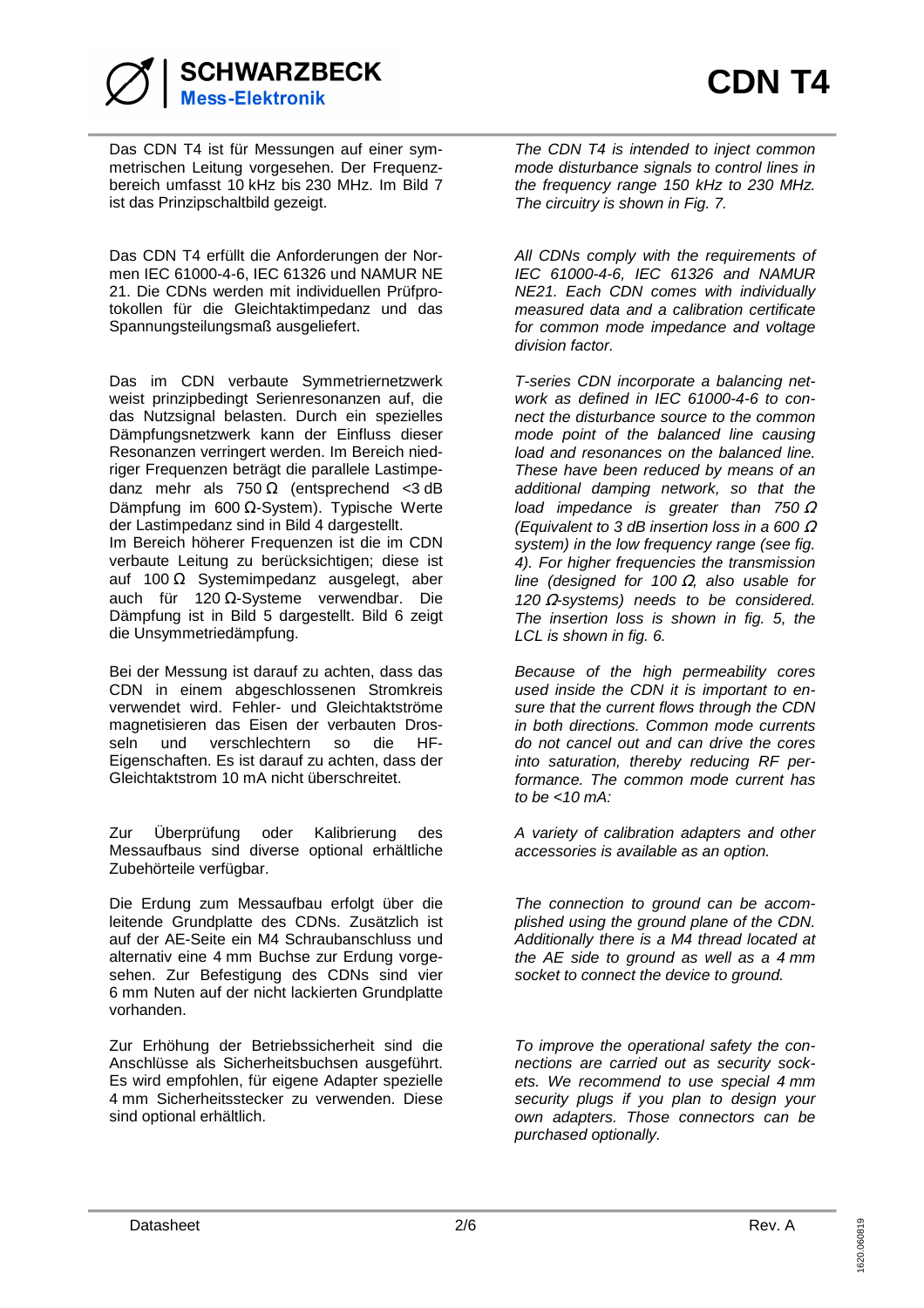**SCHWARZBECK**<br>Mess-Elektronik

# **CDN T4**



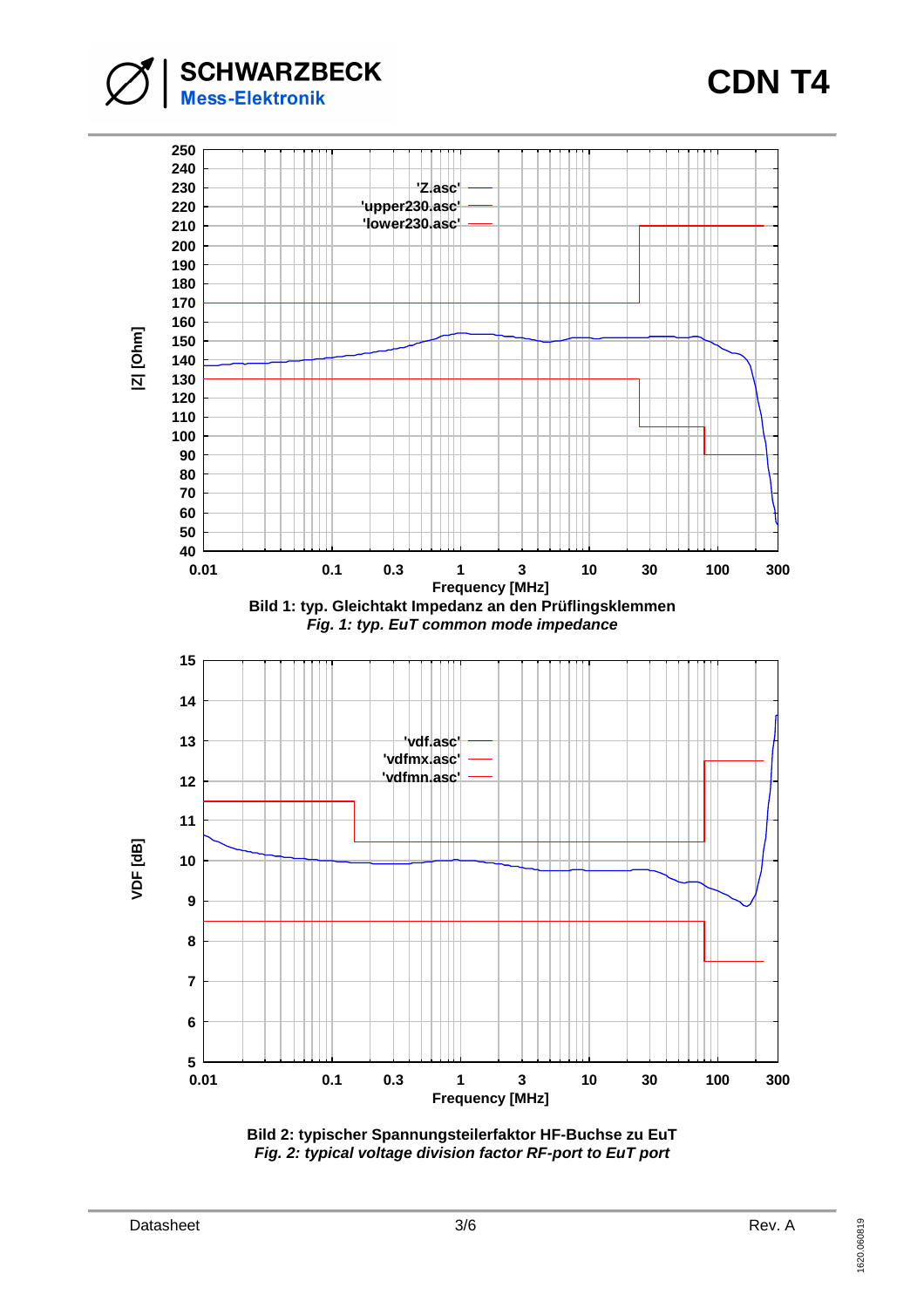**SCHWARZBECK**<br>Mess-Elektronik

## **CDN T4**

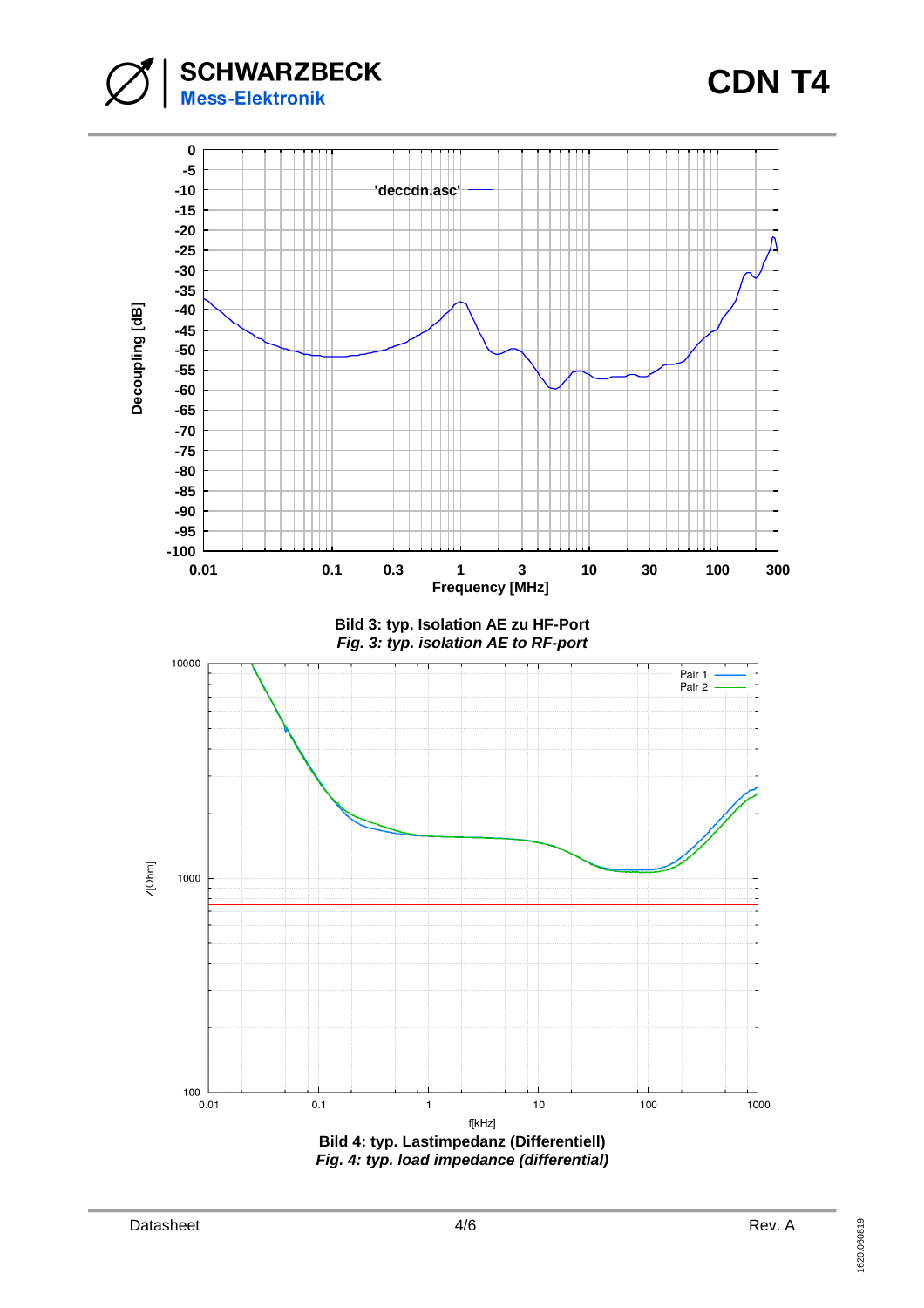

## **CDN T4**